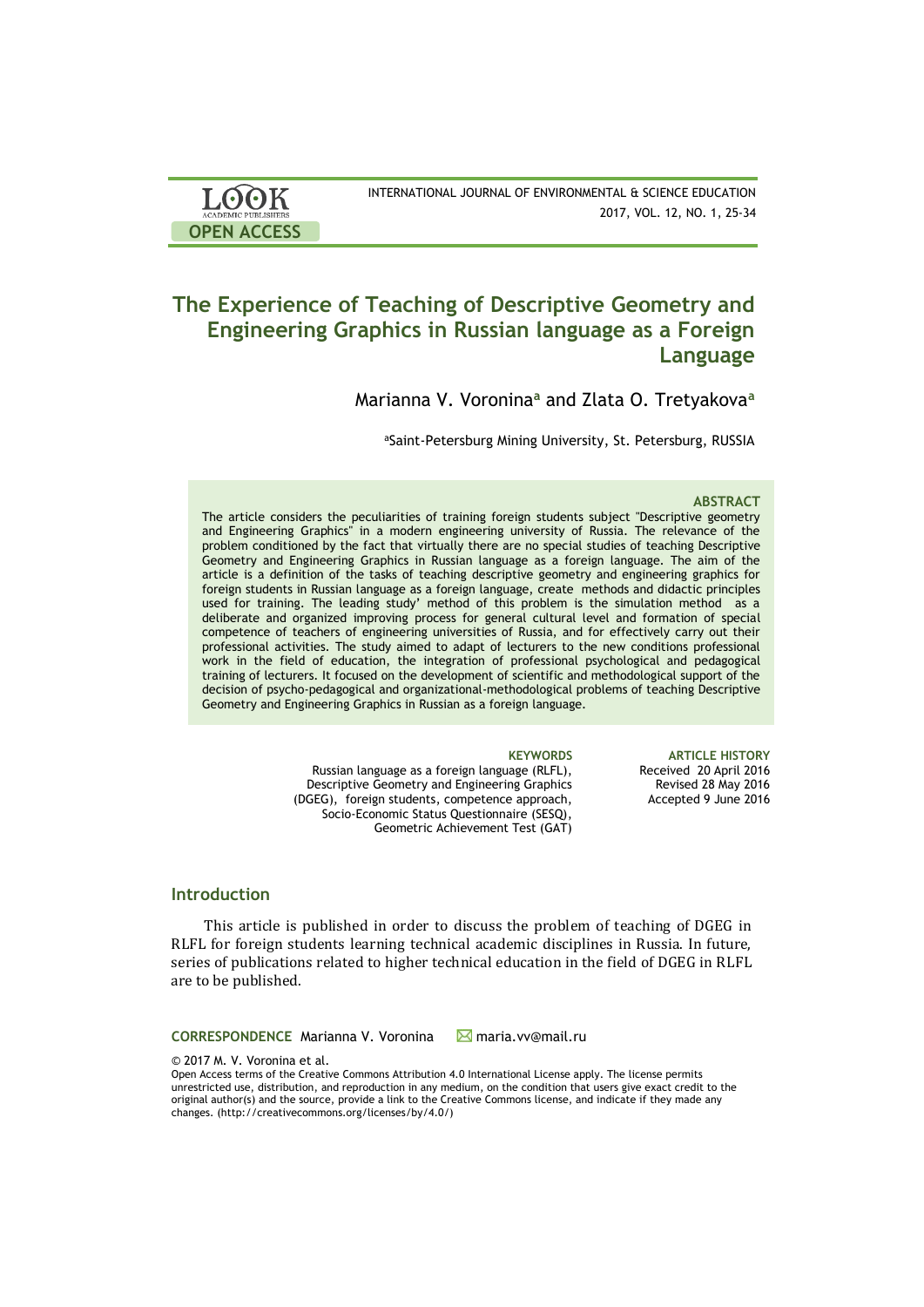The Russian system of higher education runs difficult stage of integration into the international space, this system is transformed and adjustable under the influence of globalization, new technologies, modern economic situation. Recently, there was a significant revision of the objectives and content of education, at-going awareness that higher engineering education on the one hand can not be closed in a national framework, on the other hand - should defend national interests.

One of the leading trends in the development of higher education in the next decade will be to strengthen in internationalization, regionalization and globalization. Internationalization opens up many new and exciting opportunities for collaboration within the academic sphere and can be a powerful tool for improving the quality and innovation in different directions. At the same time, expensive, fast-changing, competitive global environment of higher education is fraught with a variety of serious risks and challenges that need to be resolved. To the globalization of higher education has become an advantage for everyone, we must provide equal access opportunities (Baydenko, 2010).

There is growing interest of foreign citizens in Russian language as a means of obtaining higher engineering education in Russia. Especially from the countries of Africa and Asia, carrying out the extraction and processing of oil and gas. in addition to the others, advocacy and recruitment of foreign students is a priority for engineering university in Russia. We believe that the appearance of students who want to improve their education in Russia, is not an accident, but regularity in the education system. This trend is not limited to Russian universities, it is "a spirit of the time".

The changes affected all spheres of the Russian education system, including special training subjects with RLFL in the engineering universities of Russia.

Academic discipline DGEG is one of the first professionally-oriented disciplines, which is trained for students in the engineering university of Russia.

Advances in the development of this discipline serve as an indicator of future professional qualified engineer, since it is impossible to imagine a professional who does not speak the language of graphics in both Russian and English. Therefore the search for the integration of English language teaching and graphic disciplines of particular relevance in the overall structure of professional competence (Khmarova, Semashko & Putina, 2014; Zheltukhina et al., 2016).

Our analysis of literature shows that the majority of researchers in the concept of "professional competence" include the following aspects: the problem and practical recognition and comprehension of the situation, setting and effective implementation of the goals, objectives, standards in a given situation; meaning - professional understanding of the situation in the social and cultural context; value - the ability to correct evaluation of the situation, its nature, objectives, targets and standards in terms of their own and universally valid values (Zimnjaja, 2003).

The mechanisms of perception of the current information system of higher education and the construction of scenarios of development depend on user-defined (Levina et al., 2016).

In the analysis of the literature we found that different types of students' testing were widely studied by researchers: evaluation of input level of students; the effectiveness of training and assessment of the achieved level of the knowledge by students; advantages and disadvantages of testing in general (Pan, 2009). The subject of the effects of examinations has long been discussed in the literature of general education (Vernon, 1956; Kellaghan, Madaus & Airasian, 1982). It has been looked at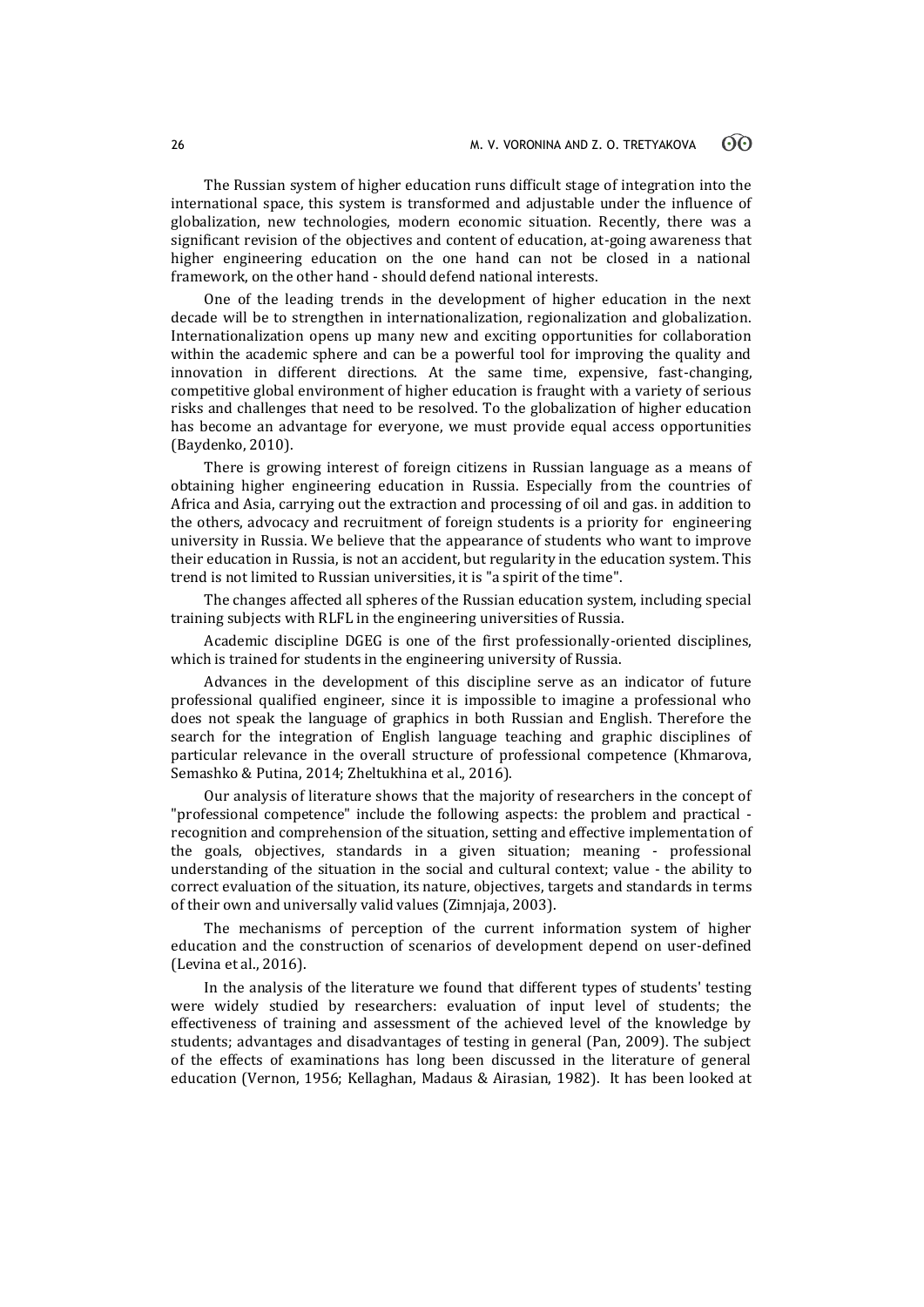#### 60 INTERNATIONAL JOURNAL OF ENVIRONMENTAL & SCIENCE EDUCATION 27

from different points of view (Airasian, 1980; Frederickson & Collins, 1989; Cooley, 1991; Haladyna, 1991).

For instance, the washback effect was observed initially at the macro level, including different parties within the Hong Kong educational context, and subsequently at the micro level, in terms of the classroom, including aspects of teachers' attitudes, teaching content and classroom interactions (Cheng, 2005). Further, the book offers insights into the concept that a test can be used as a change agent to encourage innovation in the classroom.

The result of other study revealed that the students who were provided with feedback performed better than those provided with formative test only. The least performance came from the control group that was provided with expository teaching only without any formative test or feedback. (Ajogbeje, Ojo & Ojo, 2013).

However, we have not identified special studies relating to the teaching of the subject DGEG in RLFL for foreign students from different countries. Also, it does not sufficiently defined principles and methods of training, allowing overcoming the lack of coordination in the preparation of foreign students coming from different countries. Require improvement of educational-methodical complexes for training, for lecturers' adaptation for working with foreigners in RLFL, to the new conditions of professional work in the field of education, the integration of professional psychological and pedagogical training of lecturers.

## **Materials and methods**

### *Research methods*

During the study following methods were used:

- Theoretical (analysis, synthesis, concretization, generalization);
- Diagnostic (questionnaires, interviews and testing);

- Empirical (the study of the regulatory and educational-methodical documentation of engineering universities of Russia, pedagogical supervision);

- Experimental (notes forming, controlling).

### *Experimental research base*

The studies were conducted on the basis of the St. Petersburg Mining University.

### *Stages of research*

The studies were conducted in three phases:

- In the first stage a theoretical analysis of the existing methodological approaches in the scientific literature was carried out. We analyzed dissertations on issues, as well as the theory and methodology of educational research; highlighted the purpose, research methods, made up of experimental studies;

- In the second stage experimental work was carried out; the findings obtained in the course of experimental work were analyzed, tested and refined;

- In the third stage the experimental work has been completed, theoretical and practical conclusions were clarified, the results were summarized and systematized.

### *Research Instruments*

Five research instruments were used for the collection of all relevant data: Socio-Economic Status Questionnaire (SESQ) and four Geometric Achievement Tests (GAT):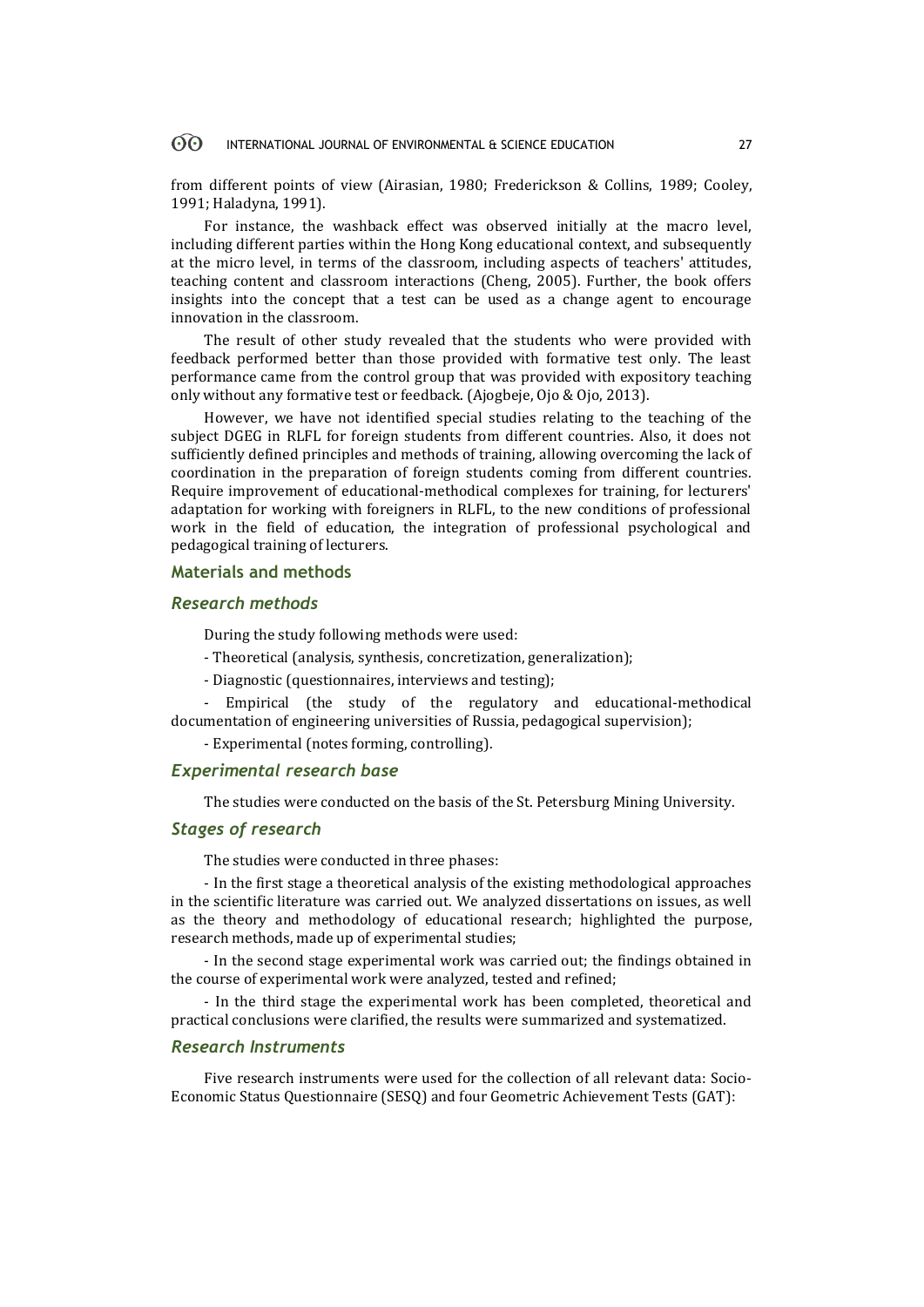1. Socio-Economic Status Questionnaire (SESQ).

The Socio-Economic Status Questionnaire (SESQ) was designed to elicit information about the participants' age, sex, their parents' occupation and educational background.

2. Geometric Achievement Test.

The test was designed to assess the geometrical skills of students, other their mental abilities and intellect:

2.1. Geometric Achievement Test Before Learning 0 (GATBL0).

This test has been designed for those foreign students who have just arrived at the preparatory department of the university, and almost do not know the Russian language.

2.2. Geometric Achievement Test Before Learning 1 (GATBL1).

This test has been designed for those foreign students who had completed the preparatory department and enrolled on the first course of the university.

2.3. Geometric Achievement Test Before Learning 2 (GATBL2).

This test has been designed for those foreign students who have enrolled on the first course of the university.

2.4. Geometric Achievement Test During Education (GATDE).

The test was designed to assess geometric learners' skills during education.

2.5. Geometric Achievement Test After Studing (GATAS).

This test has been designed for those foreign students who had completed the first course of the university.

## *Data Collection*

The scores for the items making up each scale were added together to get the total score for that scale and were later used for data analysis.

### **Results**

## *The contingent of foreign students of the preparatory department St. Petersburg Mining University*

At the preparatory department of the university annually trains about 150 foreign students. An important scientific and methodological problem is the study of the annual number of students and the students of the preparatory department.

Studies have shown that the bulk of the preparatory department' students - young people aged 18 to 22 years old who graduated from secondary school in his native country. Mostly they do not know Russian language or they have a basic level of conversational Russian language.

At the preparatory department of the St. Petersburg Mining University in the 2016-2017 academic year enrolled 147 students representing 30 countries. Most of them are from countries such as Afghanistan, Angola, Vietnam, Iraq, Yemen, China, Mozambique and Sudan.

The vast majority of them do not speak Russian and English. They came to study the Russian language at the preparatory department. All of them want to improve their knowledge of academic subjects such as mathematics, physics, chemistry and drawing.

Often, the first training session on plotting at the preparatory department starts with the fact that the teacher shows a pencil, write in Russian on the board the word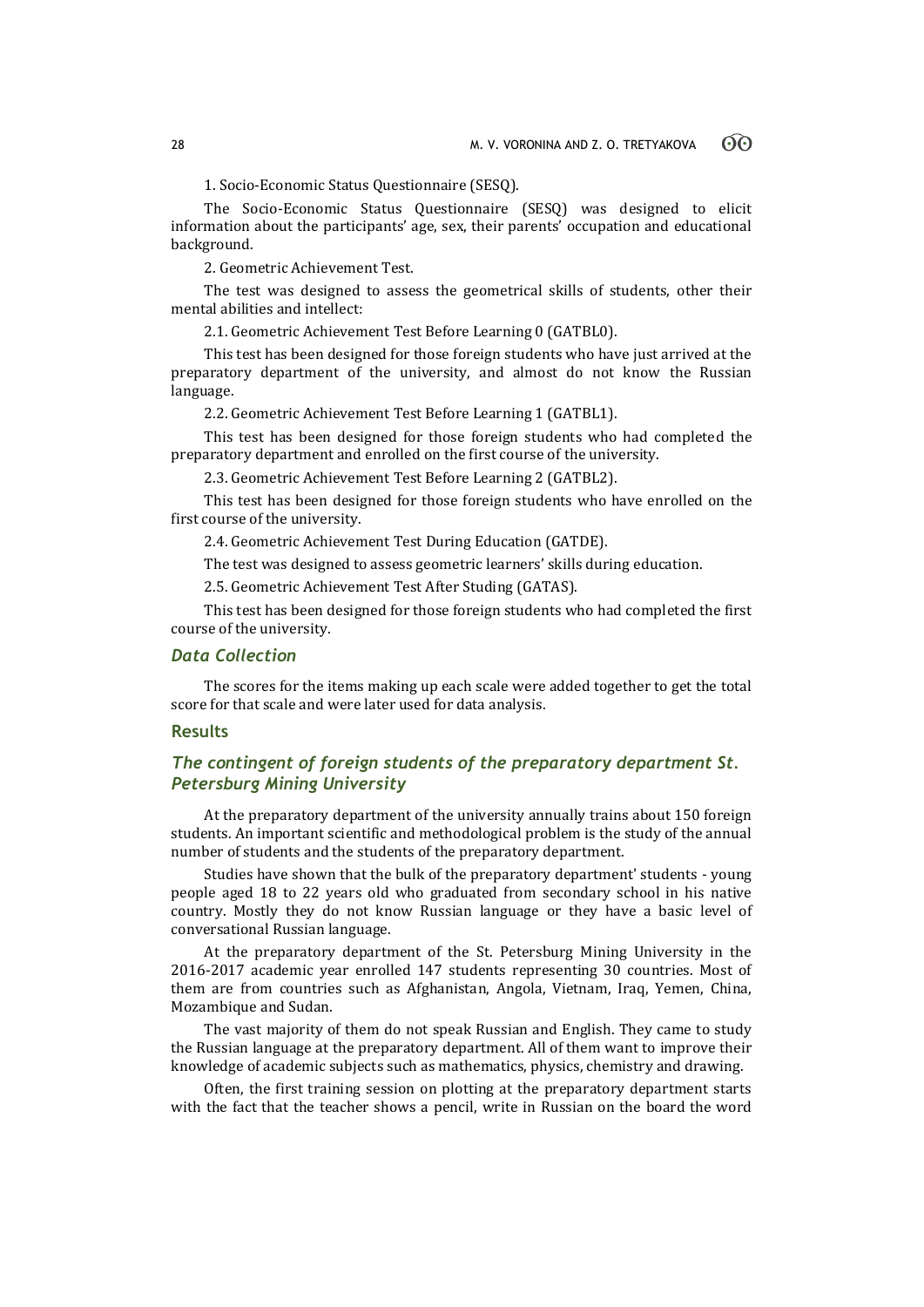#### 60 INTERNATIONAL JOURNAL OF ENVIRONMENTAL & SCIENCE EDUCATION 29

"pencil", then ruler, and so on. So as soon as a student arrived in Russia, he often does not know Russian at all.

In addition, many have an aim to get acquainted with the cultural traditions of Russians people and adapt to the environment in Russia. The main objective of the enrollment is to enter the first course of university next year. We found out that almost all the graduates of the preparatory department of the St. Petersburg Mining University successfully enter the university, and in most cases have success in training better than those foreign students who did not complete the preparatory department.

## *The contingent of foreign students of the St. Petersburg Mining University*

In St. Petersburg Mining University annually trains about 500 foreign students. The number of this category of students grows from year to year. And if in 2011 the number of foreign citizens enrolled at the university were 196 persons. In 2015 the number of foreign students increased by 2.5 times, up to 474 people. The university currently enrolled the students from more than 50 countries. Depending on the level of knowledge of the Russian-language, the number of students can be divided into four groups.

1. Students who have not studied Russian or English before, or who have a basic level of spoken English or Russian before the first course. Most of these students are from countries such as Mongolia, Myanmar, Vietnam, Yemen, Iraq, Congo and others. Complicating the process of learning of these students that some of them do not speak either in Russian or English and they have not been trained on the preparatory department.

2. Students who have not studied Russian language before, or who have a basic level of Russian spoken language before the first course, but they speak English. Most of these are from countries such as China, Namibia, Ghana, Botswana and others. They are not trained at the preparatory department.

3. Students who have been trained at the preparatory department. Most of them are from Angola, Algeria, Afghanistan, Vietnam, Iraq, Yemen, China, Mozambique and Sudan. These students are already on admission to the first course well adapted to living in the city of Russia and St. Petersburg in particular. They have good understanding of Russian language, they familiar with the infrastructure of the University and with some of the lecturers.

4. Students who speak Russian satisfactorily for successful learning. They are representatives of the following Republics: Belarus, Moldova, Tajikistan, Uzbekistan and Kazakhstan, the Republic of Lithuania, the Republic of Latvia and Turkmenistan. This group can include students from Serbia and other countries.

## *Training foreign students the academic subject "Descriptive Geometry and Engineering Graphics" in Russian language as a foreign language at the St. Petersburg Mining University*

Several researchers from Russia, including from the city of St. Petersburg, as well as from other countries, are exploring the problem about training foreign students in RLFL, in relation to their academic disciplines currently (Fetisova, 2010; Fetisova, 2014; Abramova, 2015; Baranova, 2015; Bykova, Abduladim & Kebsbi, 2015; Klenova, 2015; Kolesova, 2015; Kondrashova, 2015; Nikitina & Rogaleva, 2015; Talis, 2015).

Training foreign students in Russian Engineering University academic discipline DGEG in RLFL is an independent educational sector.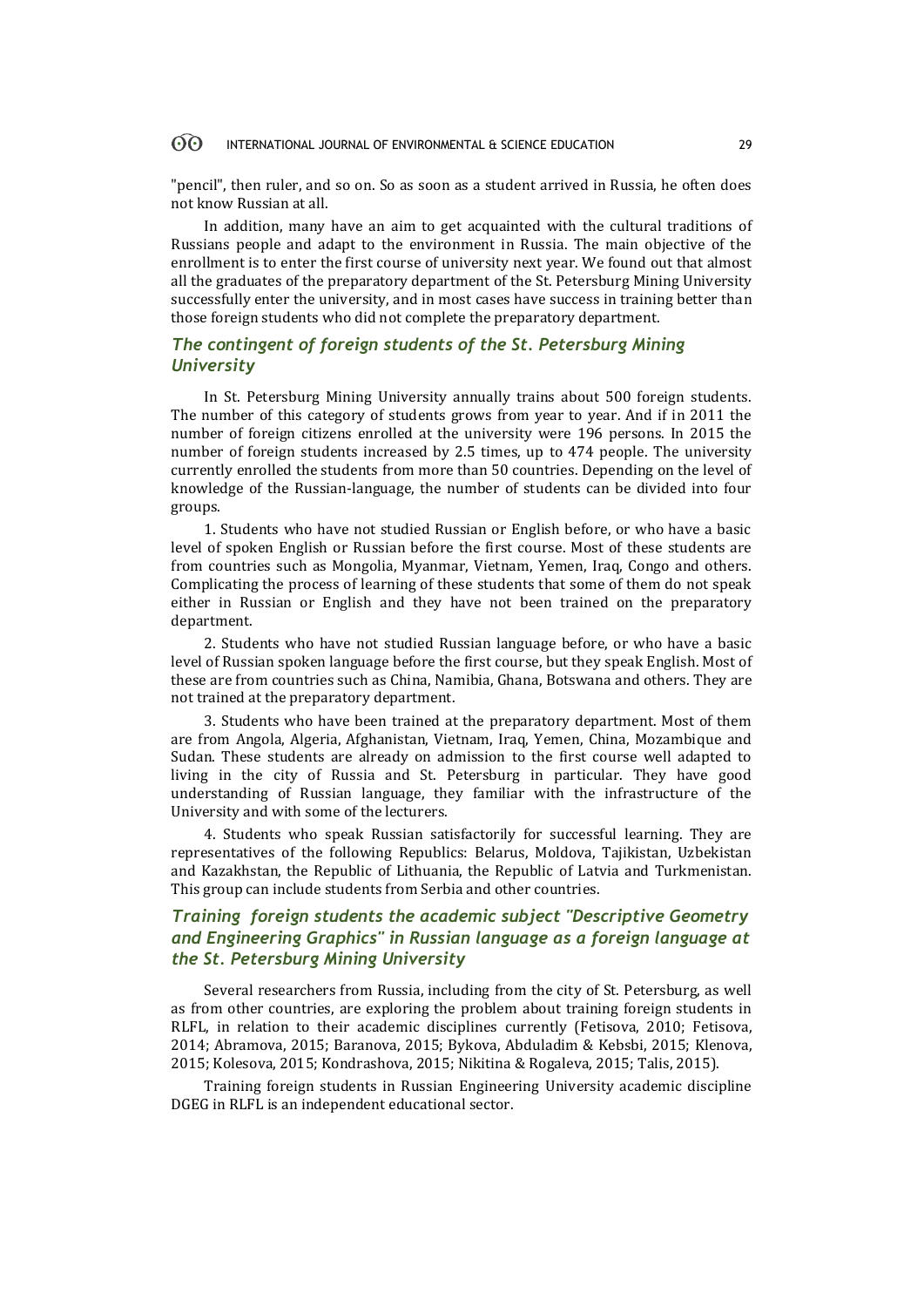Due to the fact that the industry is on an early stage of development, a certain number of issues were identified by the scientists of the department of descriptive geometry and graphics of the St. Petersburg Mining University (Voronina & Tretyakova, 2015; Moroz, Voronina & Tretyakova, 2016).

1. Over the last decade, lecturers DGEG in RLFL were faced with new developments in their practice related to the constantly changing the contingent of foreign students. This situation requires a response from them.

We have identified that in the majority of post-graduate Russian universities they mostly have not studied methodology of training of technical disciplines in the RLFL, including DGEG for students from different countries.

The complexity of the solution to the problem lies in the fact that most of the documents governing today education sphere in Russia are aimed at training the students from Russia, not the foreign citizens. Existing methods and special trials of teaching of technical subjects usually very common for students from different countries. They do not take into account the peculiarities of perception of Russian language by other languages by students from different countries or cultures.

Thus, the need for changes to the education system and in the tutorials is evident. Preparation of such experts should be considered as one of the most important activities in all Engineering Technical University of Russia.

We are absolutely convinced that without mastering the special teaching methods lecturers must not even go into the class. Of course, an experienced instructor will use a variety of types of work in class, different educational materials to teach students how have the skills, professional knowledge, how format their competences (Anopochkina, 2013).

However, as a rule, if the lecturer just starting to work with foreign students, he has a lot of questions. How to start? How to communicate? If they do not know any Russian words and no English, how will they understand me? And this is only a small part of the questions.

That is, DGEG teaching is a very complex, laborious process. And these items are the most important processes for the further formation of the engineers' individual.

In addition, each one from preparatory departments or first courses' lecturer realizes that from the level of his pedagogical skills, will determine whether student will be succeed in the future, on a par with students from Russia. That is the work of the lecturer of DGEG requires maximum output of pedagogical and psychological effort of special level.

2. The discrepancy between the school curriculum in their native country and the country of study (in our case in Russia), poor knowledge of the Russian language, the lack of knowledge of technical terminology and grammar of scientific style of speech is extremely complicate training contingent of foreign students in technical universities in Russia. Sometimes the level of general education of a certain part of the preparatory department of foreign students is low and requires considerable adjustment before entering the university.

Unfortunately, they often chat in Russian only in the preparatory department for foreign students limiting to classroom hours and communication with each other and with the teacher. As for the first-year students it is during the classroom and communication with the lecturers and Russian students. We found that at the exit from the audience and those, and others are trying to regroup with students from their home countries and the rest of the day talking in their own language among themselves. This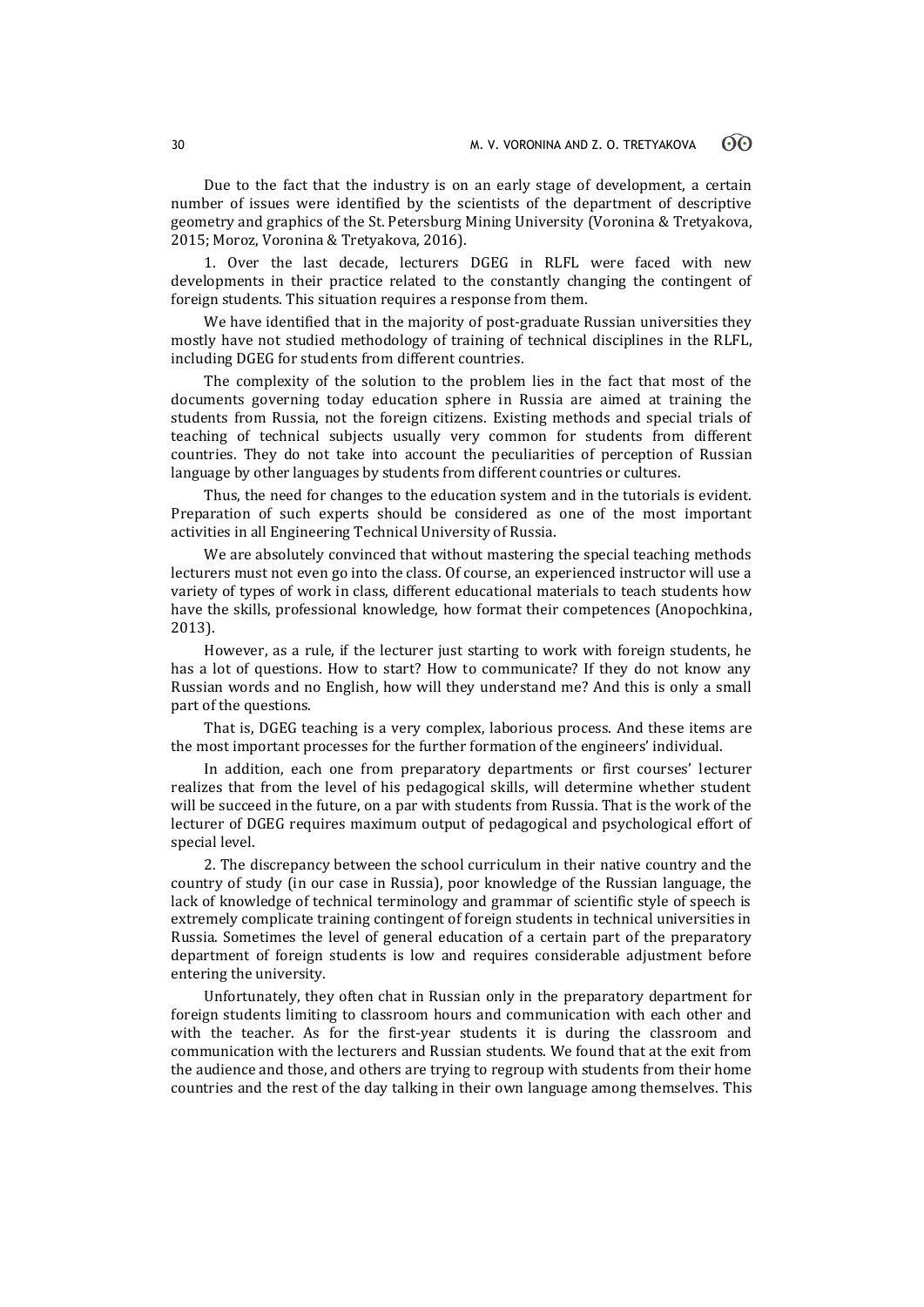#### 60 INTERNATIONAL JOURNAL OF ENVIRONMENTAL & SCIENCE EDUCATION 31

is connected with the complex process of their adaptation to the university environment. And of course it reduces the effectiveness of teaching Russian language.

Preparation for training requires students to bridge the gap between available and necessary knowledge in a short time. Therefore, already in the preparatory phase of training lecturers need to start teaching scientific style of speech for the formation of students' subject-component competence.

In the process of learning the lecturers should be carried out preparatory systematic work, as a result of which students should know scientific and technical terms to learn how to write down lectures, etc.

In the process of working with foreign students it is very important that they have coped with the psychological barrier - fear of making mistakes.

We developed test items to assess the level of training of foreign students who have just enrolled in the preparatory department (GATBL0) or on the first year of university (GATBL1, GATBL2), to assess existing knowledge is depending on the level of knowledge of the Russian language. And also to assess the current (GATDE) and final (GATAS) results of their development level of foreign students during the training in the first year and at the end of the first course.

3. The difference is not only in the level of basic education of foreign students, but also in the mentality. The level of education in connection with a variety of countries and cultures from which the students come. There are possible conflicts both between themselves and between foreign and Russian students. All students must learn to behave within the framework of generally accepted norms of behavior in Russia. In addition, no coincidence political interests of students from different countries can also lead to conflicts within the band of students. That also requires careful correct intervention of lecturers. Lecturers sometimes use their mediators' skills, in addition to its core business.

As a result, lecturers in their trials, in addition to direct student teaching, should be able to take into account the personality, skills and interests of each student to be able to regulate the conflicts that arise. The lecturer should be treated with understanding to the problems of foreign students and help them get out of this with dignity. But on the other hand, should require compliance with ethical standards of behavior in the team.

4. In the selection of educational material and its introduction in the educational process must take into account the difficulties of the features of the native language of the students. Special attention should be paid to the fact that just does not exist in a particular language or diverges in the forms and methods of expression.

For example, in the study of the correct font lettering the lecturer should pay special attention to the students in particular, taking into account the interference of the National alphabets students. It should be understood that the major difficulties for students from Arab countries, China and India in that they are do not understand the Russian drawing font.

This problem will be investigated by us. After work, we will publish the results of our research and we give possible problems solutions. The main investigated problem for us now is the difficulty of perception of Russian technical terms in the field of DGEG by foreign students. As well as the complexity of the perception of national and international standards in the engineering drawing by students from various countries.

### **Discussions**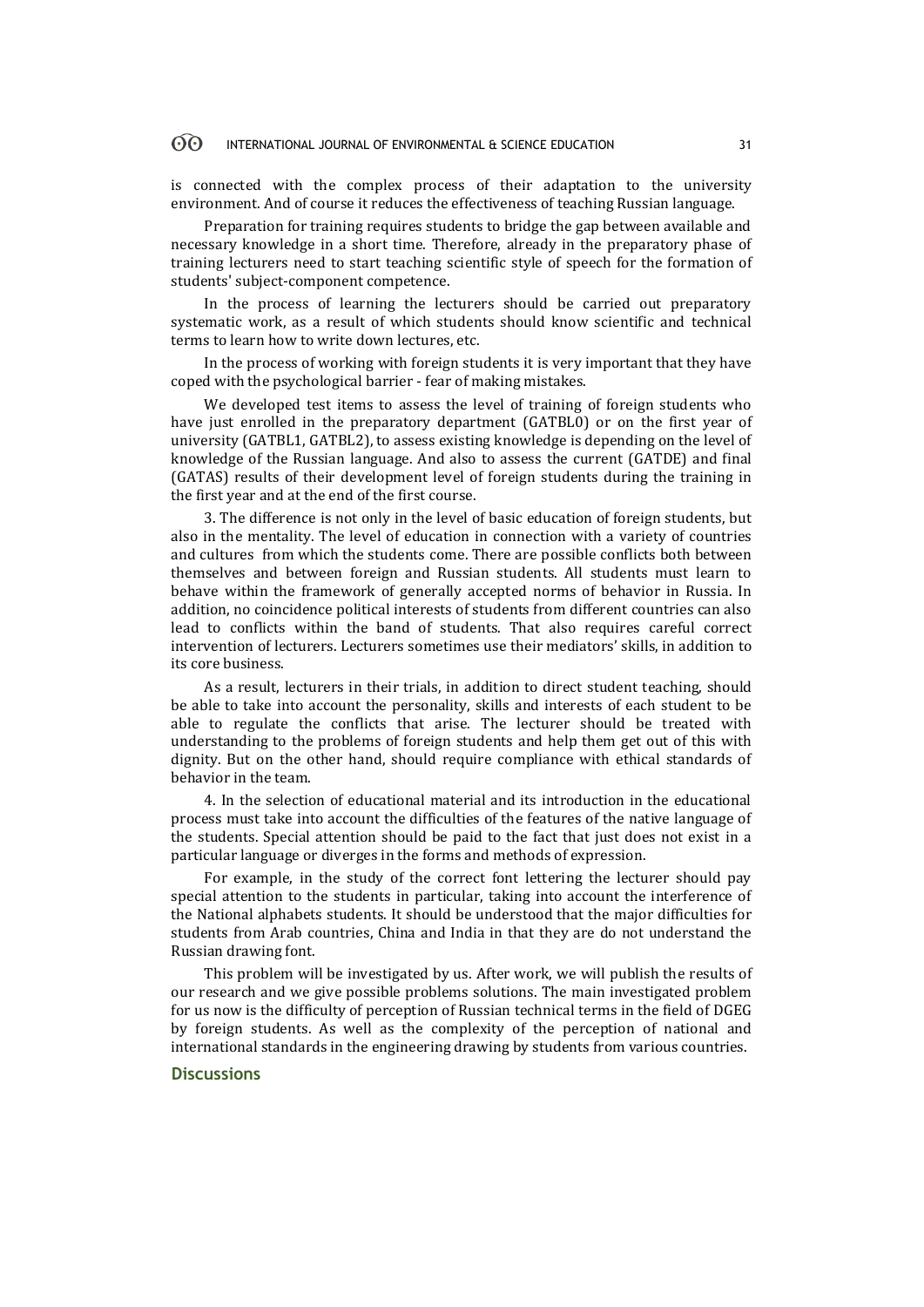The study recommended that lecturer need to motivate their students and help them to build positive attitude towards DGEG. We agree with scientist O.J. Ajogbeje, A.A. Ojo & O.A. Ojo (2013) that lecturers should help students to build positive attitude towards mathematics and towards DGEG in our case by providing the learners with regular diagnostic tests and adequate feedback on their test scores, but only during learning, not after last exam. Administrators should allow and provide necessary incentives for lecturers to attend seminars, conferences to keep them abreast of current research findings in teaching strategies and methodologies in order to enhance their effectiveness.

We totally agree with scientist E.V. Fetisova (2014), that despite the difference in training programs all students need the ability to analyze information, highlight the essence of the matter, to own reasoning logic, compile statistical data, iterpret the situation correctly. All these qualities are developed in the process of learning DGEG too. And they are forming students' mathematical and DGEG competence.

On the other hand if the language of mathematic is formalized, uses a large number of characters, symbols, formulas, which are standard or similar for the majority of the world's languages. Phrases used when working with mathematical texts, is also not very diverse and generally understandable and accessible to people just starting to learn the language. But our DGEG is more complicated case. For instance there are many state standards in Russia, without the knowledge of which the requirements, students will not be able to carry out drawings.

We also believe that to create an effective learning method we must take into account all the language features of training at the pre-university stage in conjunction with the features of the foreign languages. This problem is one of the most urgent, as most complaints is that foreign students are not fluent in Russian and have low mathematical training, which prevents their further training in university.

In recent years, the number of students from Arab countries increased. Scientists from the St. Petersburg Mining University, in cooperation with the students from Arab countries (Bykova, Abduladim & Kebsbi, 2015) are studying the problem of perception of Arab students Russian geological terms.

Our department of Descriptive Geometry and Graphics in cooperation with the students from Arab countries and with our students from China, are developing our translations from Russian language to their languages. And we are studying the problem of perception of Arab and Chinese students DGEG terms and standards in RLFL.

### **Conclusion**

Concluding the article, we would like to state that nowadays:

1. In Russia actively conducted the training of foreign students.

2. Training DGEG in RLFL is an independent educational sector.

3. The solution to the problem of intersubject communications - the integration of disciplines DGEG and "Foreign language".

The main results of our study:

1. We have identified 4 groups of foreign students, depending on their knowledge of Russian and English languages, as well as the level of mathematical background and characteristics of their national education.

2. We have assumed the main common problems encountered in the DGEG in RLFL during training of foreign students.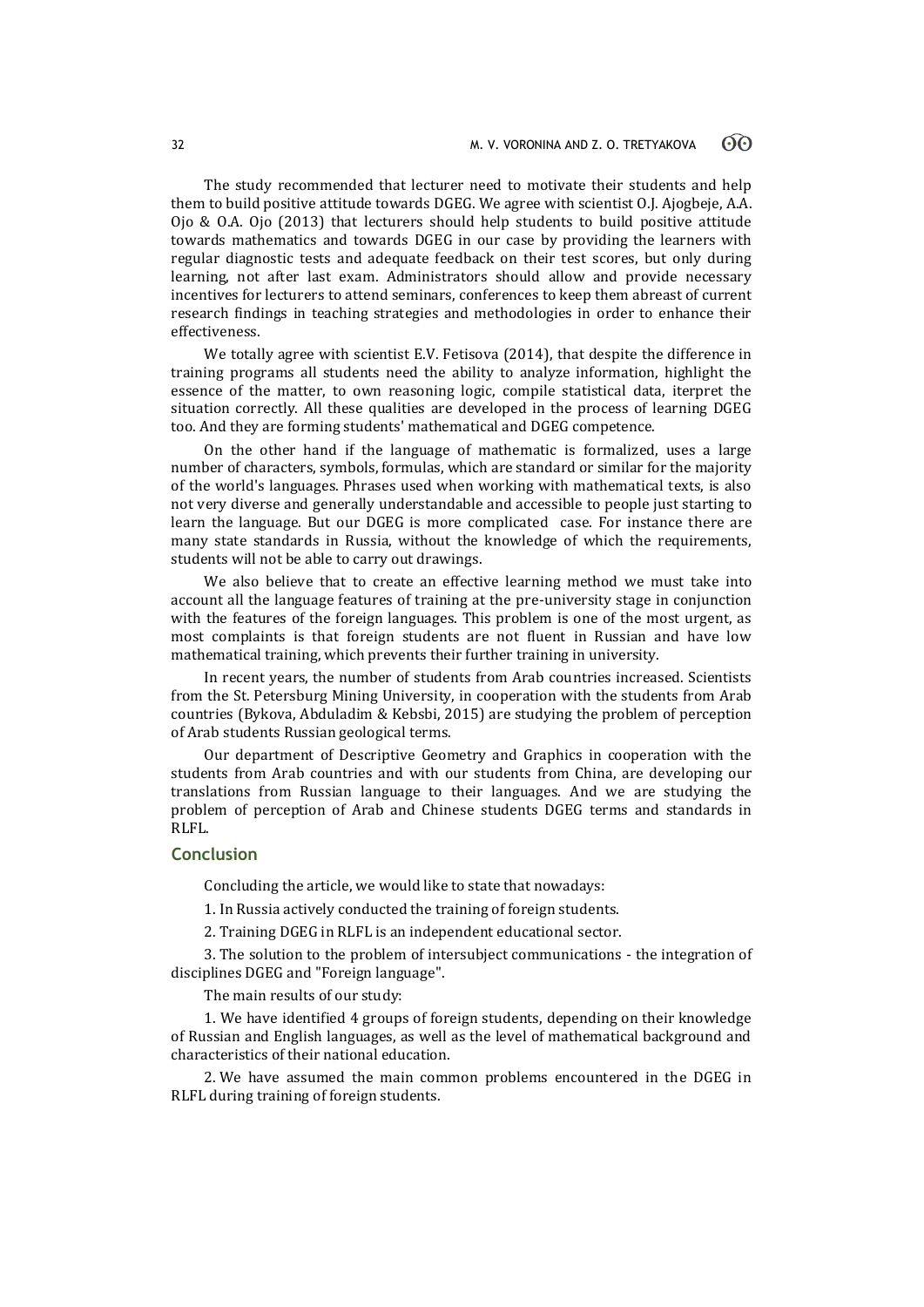#### $\Theta$ INTERNATIONAL JOURNAL OF ENVIRONMENTAL & SCIENCE EDUCATION 33

3. We have formed general type of methodical complex for training foreign students.

4. We have developed the first part of DGEG vocabulary from Russian language to Arabic and Chinese languages.

In the course of the survey, new questions and problems to its decision appeared. It is necessary:

1. Documents regulating the training of lecturers of technical discipline DGEG in RLFL for each listed above in 3.2. group of students should be developed.

2. Lecturers' teaching methods need to be improved.

3. Principles of teaching of DGEG in RLFL, course content, educational-methodical complexes that allow surmounting the inconsistency in training foreign students coming from different countries need to be improved.

4. The requirements to the geometric skills for foreign students to be met before the preparation of foreign students when entering the preliminary and the first year of university should be developed.

The contents of this article can be useful for lecturers, adapting to the new conditions of professional work in the field of higher engineering education. And also for the specialists of education which focused on the development of monitoring the quality of education.

### **Disclosure statement**

No potential conflict of interest was reported by the authors.

### **Notes on contributors**

**Marianna V. Voronina** - is PhD in Engineering, Associate Professor of the Department of Descriptive Geometry and Graphics in Saint-Petersburg Mining University, Saint-Petersburg, Russia.

**Zlata O. Tretyakova -** is PhD in Engineering, Associate Professor of the Department of Descriptive Geometry and Graphics in Saint-Petersburg Mining University, Saint-Petersburg, Russia.

### **References**

Abramova, M.V. (2015). Interactive training text in teaching Russian as foreign language to non-philology students. *Proceedings of the V International scientific and methodological conference "Actual problems of the humanitarian knowledge in higher technical educational institution"*. Saint-Petersburg: Saint-Petersburg Mining University, 230-233

Airasian, P.W (1980). Issues and misuses of standardized. *Measurement in Education, 10*, 1-8.

- Ajogbeje, O.J., Ojo, A.A. & Ojo, O.A. (2013). Effect of Formative Testing with Feedback on Students' Achievement in Junior Secondary School Mathematics in Ondo State Nigeria. *International Education Research. Published by Science and Education Centre of North America, 1(2),* 8-20.
- Baranova, I.I. (2015). Communicative needs of foreign students at a Technical University. *Proceedings of the V International scientific and methodological conference "Actual problems of the humanitarian knowledge in higher technical educational institution"*. Saint-Petersburg: Saint-Petersburg Mining University, 241- 244
- Baydenko, V.I. (2010). *Major trends in higher education: Bologna and global dimension*. Moscow: Research Center of the quality of training problems.
- Bykova, O.G., Abduladim, B.A. & Kebsbi, A.A. (2015). Geological terms perception by Arab students problem and way to solve it. *Proceedings of the V International scientific and methodological conference "Actual problems of the humanitarian knowledge in higher technical educational institution".* Saint-Petersburg: Saint-Petersburg Mining University, 263-266.
- Cheng, L. (2005). *Changing Language Teaching Through Language Testing*. Cambridge: Cambridge University Press.